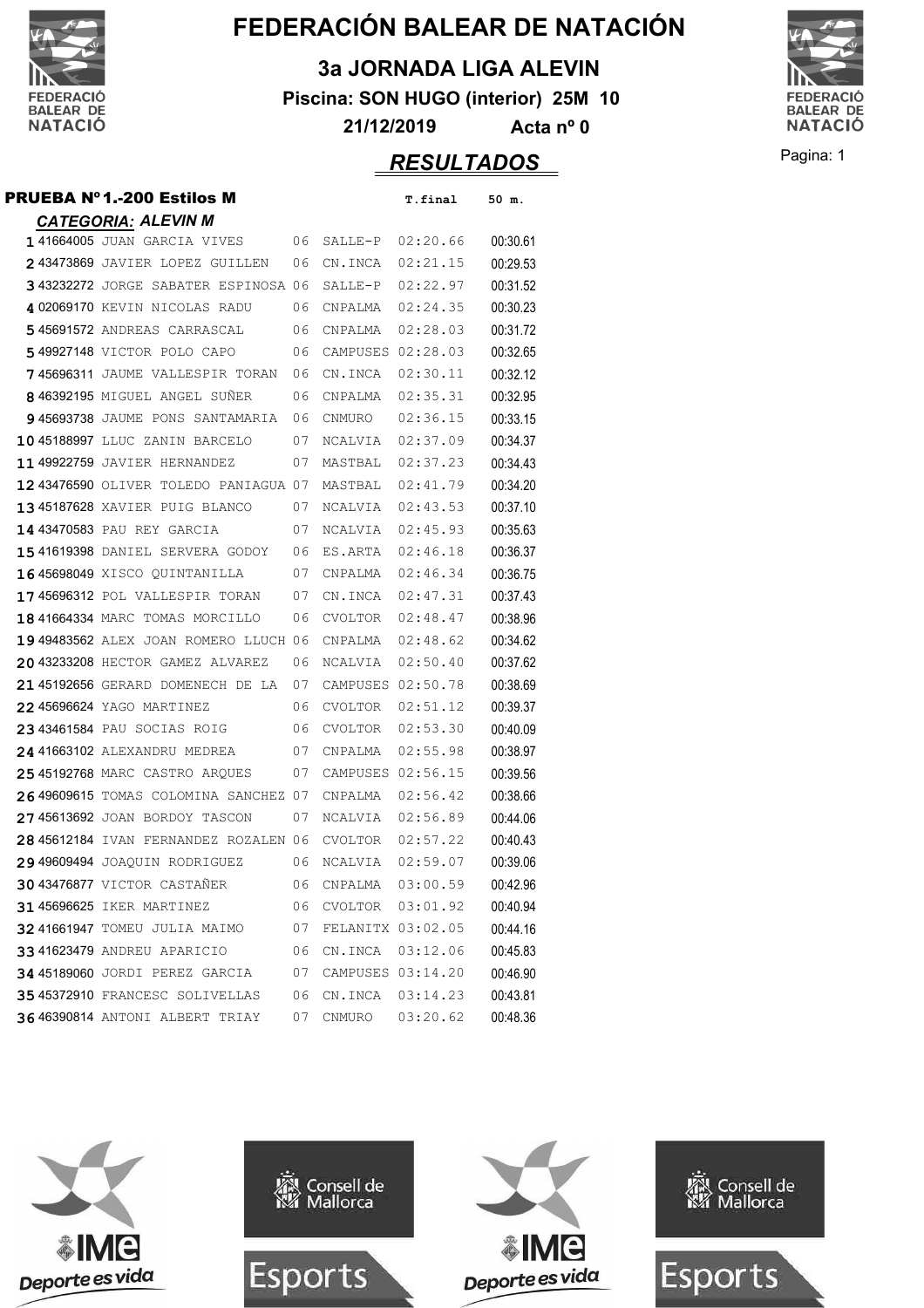

**3a JORNADA LIGA ALEVIN**

**Piscina: SON HUGO (interior) 25M 10**

**21/12/2019 Acta nº 0**

#### Pagina: 2 *RESULTADOS*

**PRUEBA Nº1.-200 Estilos M** T.final 50 m. *CATEGORIA: ALEVIN M* **37 49923209** GABRIEL SUÑER MANZANO 07 SALLE-P 03:27.30 00:55.34 **38 41659730 TOLO HORRACH BONNIN** 07 CN.INCA 03:27.54 00:49.75 <sup>41622901</sup> ROGER GUINOVART 03:31.62 07 ES.ARTA 00:53.57 <sup>43474250</sup> ADRIAN BAUZA 03:32.38 07 MASTBAL 00:44.87 <sup>54623911</sup> MARC FERRER AGUILAR 03:39.92 07 MASTBAL 00:56.25 **42 41707584 MIQUEL LLOMPART FOREJT 07 CNMURO 03:48.33 00:50.60** 41621263 ADRIAN ACEDO PERPATH 07 MANACOR Desc 45192573 NICOLAS BLAS STÜDE 07 CNPALMA Desc 43480025 DAVID VILLEGAS 07 CVOLTOR Desc 45610144 JOAN MIQUEL NIETO 06 CNPALMA N.D. **PRUEBA Nº2.-200 Estilos F** T.final 50 m. *CATEGORIA: ALEVIN F* <sup>01579553</sup> ESTELLA LLUM TONRATH 02:28.08 07 CAMPUSES 00:31.74 <sup>43475079</sup> SARAH HOLGADO BARAHONA 02:29.86 07 CNPALMA 00:34.89 43473466 CLAUDIA GELABERT RUBIO 07 CNPALMA 02:33.34 00:33.83 <sup>43479539</sup> PATRICIA TORVISO 02:40.96 07 CN.INCA 00:36.24 <sup>49481148</sup> EMMA FRAGA MORRONDO 02:41.51 07 SALLE-P 00:35.87 41662594 ESTHER PENALVA 07 SALLE-P 02:42.93 00:34.29 <sup>45193826</sup> Mª VICTORIA CAÑADILLAS 02:43.37 08 CNPALMA 00:36.44 49925383 MARTA SANDIN POLO 07 SALLE-P 02:43.69 00:35.29 43479700 AGNES MAYOL SERRA 07 SALLE-P 02:44.09 00:35.63 43467319 MAR VELASCO ROCHON 07 CAMPUSES 02:48.10 00:39.07 <sup>08827327</sup> ANNA GENOVA RADEVA 02:49.45 07 CNPALMA 00:40.10 <sup>41659557</sup> MARGALIDA CERDA 02:50.60 07 FELANITX 00:39.34 **1304346877 ELLA VERMEER** 08 NCALVIA 02:51.78 00:38.57 <sup>45697330</sup> MARIA DE LLUCH 02:55.35 07 SALLE-P 00:41.37 <sup>41618710</sup> PAULA E. REHKUGLER 02:55.43 07 FELANITX 00:39.34 <sup>45185139</sup> LUCIA FUSTER BAENA 02:57.41 08 CNPALMA 00:40.63 <sup>41709410</sup> MARTA JULIA MARTORELL 02:57.76 07 FELANITX 00:41.12 <sup>45184949</sup> CLAUDIA FRANCO 02:58.09 08 CNPALMA 00:38.79 45193097 JOANA MARIA SIERRA 08 CAMPUSES 03:01.27 00:38.77 <sup>49919717</sup> ERIKA HERREROS LOPEZ 03:01.64 07 SALLE-P 00:40.99 <sup>41622239</sup> MARINA DIAZ PERELLO 03:01.68 07 FELANITX 00:42.81 <sup>43476920</sup> LUCIA DEL VALLE MARIN 03:01.93 07 CAMPUSES 00:39.59 <sup>45187558</sup> LUCIA ZUBIRI OLIVERA 03:02.25 07 SALLE-P 00:39.99 <sup>43481556</sup> AINA TOMAS TOMAS 03:02.25 08 CAMPUSES 00:43.29



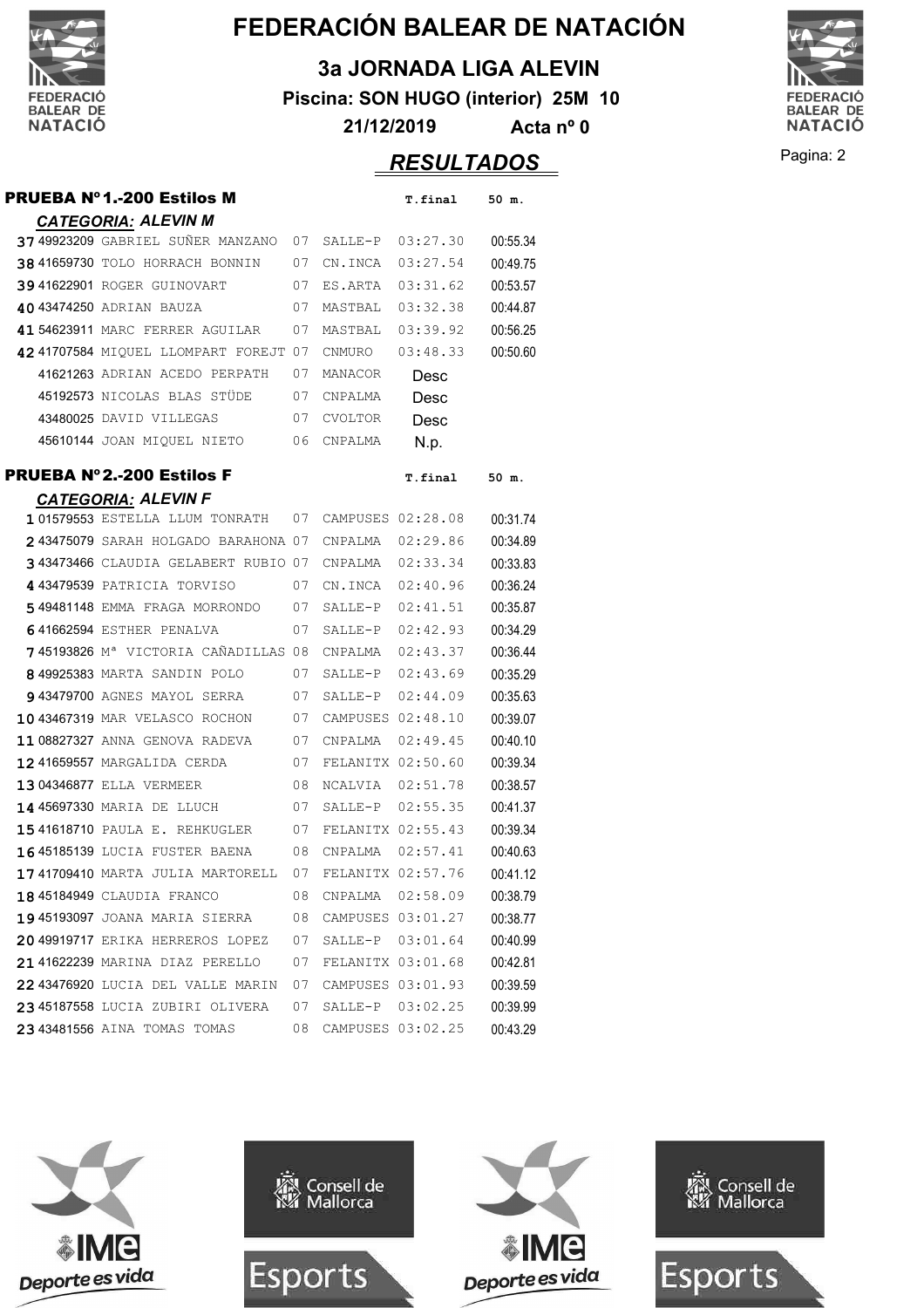

**3a JORNADA LIGA ALEVIN**

**Piscina: SON HUGO (interior) 25M 10**

**21/12/2019 Acta nº 0**

### Pagina: 3 *RESULTADOS*

**FEDERACIÓ** BALEAR DE<br>NATACIÓ

| PRUEBA Nº2.-200 Estilos F                                |      |                      | T.final           | 50 m.    |
|----------------------------------------------------------|------|----------------------|-------------------|----------|
| <b>CATEGORIA: ALEVIN F</b>                               |      |                      |                   |          |
| 25 45185729 MIREIA VANRELL                               | 07   |                      | CNPALMA  03:04.31 | 00:40.16 |
| 26 49866753 ERIKA VERA CAPELLA 08                        |      | NCALVIA 03:05.27     |                   | 00:43.09 |
| 2741662195 MARTA ROCA RODADO                             | 07   | CVOLTOR              | 03:05.71          | 00:45.23 |
| 28 45189182 LUNA SANCHEZ DIAZ                            | 08   |                      | SALLE-P 03:06.42  | 00:42.75 |
| 29 41664006 MARIA BELEN GARCIA                           | 07   | SALLE-P 03:06.85     |                   | 00:42.78 |
| 30 46392188 NEREA CASTILLO LOPEZ                         | 08   | NCALVIA              | 03:07.15          | 00:43.90 |
| 3145370765 AINA FERNANDEZ BERTH 08 CVOLTOR 03:09.31      |      |                      |                   | 00:43.40 |
| 3241662209 CELIA ROSSELLO                                | 08   | CNPALMA              | 03:09.47          | 00:44.01 |
| 3349770993 ERIKA BAYON BUENO 08                          |      | CVOLTOR              | 03:09.55          | 00:42.62 |
| 34 41622262 INES GUAL CASTELLO 07 CNMURO                 |      |                      | 03:09.68          | 00:43.95 |
| <b>35 45371085</b> MARIA GRACIA OLIVER 08 CNPALMA        |      |                      | 03:12.87          | 00:44.08 |
| <b>3646390465</b> BLANCA JAUME BRAVO 08 MASTBAL 03:14.08 |      |                      |                   | 00:43.00 |
| 3745614994 AINA ABAD NUNEZ                               | - 08 | CNPALMA 03:16.10     |                   | 00:43.53 |
| <b>38 46388016</b> CARME THOMAS TABERNER                 | - 08 |                      | CNPALMA 03:16.15  | 00:44.18 |
| <b>39 49771820 CARMEN ESTARELLAS</b>                     | 08   |                      | SALLE-P 03:17.91  | 00:46.11 |
| 40 41621291 ABRIL TOLEDO MONTAÑES                        | 08   |                      | FELANITX 03:18.14 | 00:46.59 |
| 4145614939 MARIA ANTONIA FEMENIA                         | 08   |                      | SALLE-P 03:19.31  | 00:44.51 |
| 42 41621226 JULIA FERRANDO CANTO 08                      |      | ES.ARTA 03:19.93     |                   | 00:47.10 |
| 43 45691876 SARA PARRA POMAR                             | 08   |                      | CNPALMA 03:22.51  | 00:47.83 |
| 44 45187771 LAURA RAMOS MAYOL                            |      | 07 CAMPUSES 03:25.78 |                   | 00:49.47 |
| 4545370786 LUCIA ROSER DE HOYOS 08                       |      | CAMPUSES 03:25.87    |                   | 00:47.49 |
| 4645611917 MARTA LLIZO ARROM                             | 07   |                      | CN.INCA 03:30.84  | 00:48.78 |
| 4749770484 MARIOLA PEREZ CAMACHO                         | - 08 |                      | SALLE-P 03:35.21  | 00:51.08 |
| 48 41693712 ESPERANÇA NADAL                              | 08   |                      | ES.ARTA 03:41.33  | 00:56.81 |
| 49 54628760 ANDREA NAOMY PAREJA                          | 08   |                      | CN.INCA 03:57.64  | 00:51.72 |
| 07134523 NICOLE CRISTINA MUÑOZ                           | 07   | MANACOR              | Desc              |          |
| 41657288 NURIA PUIGSEGUR GAYA                            | 08   | MANACOR              | Desc              |          |
| 41692085 ARIADNA REUS SANS 07 CN.INCA                    |      |                      | Desc              |          |
| 41711682 GEMMA VALERA                                    | 07   | CNPALMA              | Desc              |          |
| 45614991 ELISABETH ABAD NUÑEZ 08 CNPALMA                 |      |                      | Desc              |          |
| 45697326 AINA GONZALEZ                                   |      | 07 SALLE-P           | Desc              |          |
| 41619974 LUCIA CASCALES JIMENEZ 07 FELANITX              |      |                      | Desc              |          |
| 49484786 PAULA PIZA PATIÑO                               |      | 08 CVOLTOR           | Desc              |          |
| 45371945 LAURA TITOS IBAÑEZ 08 MASTBAL                   |      |                      | Baja              |          |
| 46388680 INES MARIA MEGIAS 08 CNPALMA                    |      |                      | Baja              |          |
| 43471829 ELSA MARTINEZ ESTEVA 07 SALLE-P                 |      |                      | Baja              |          |







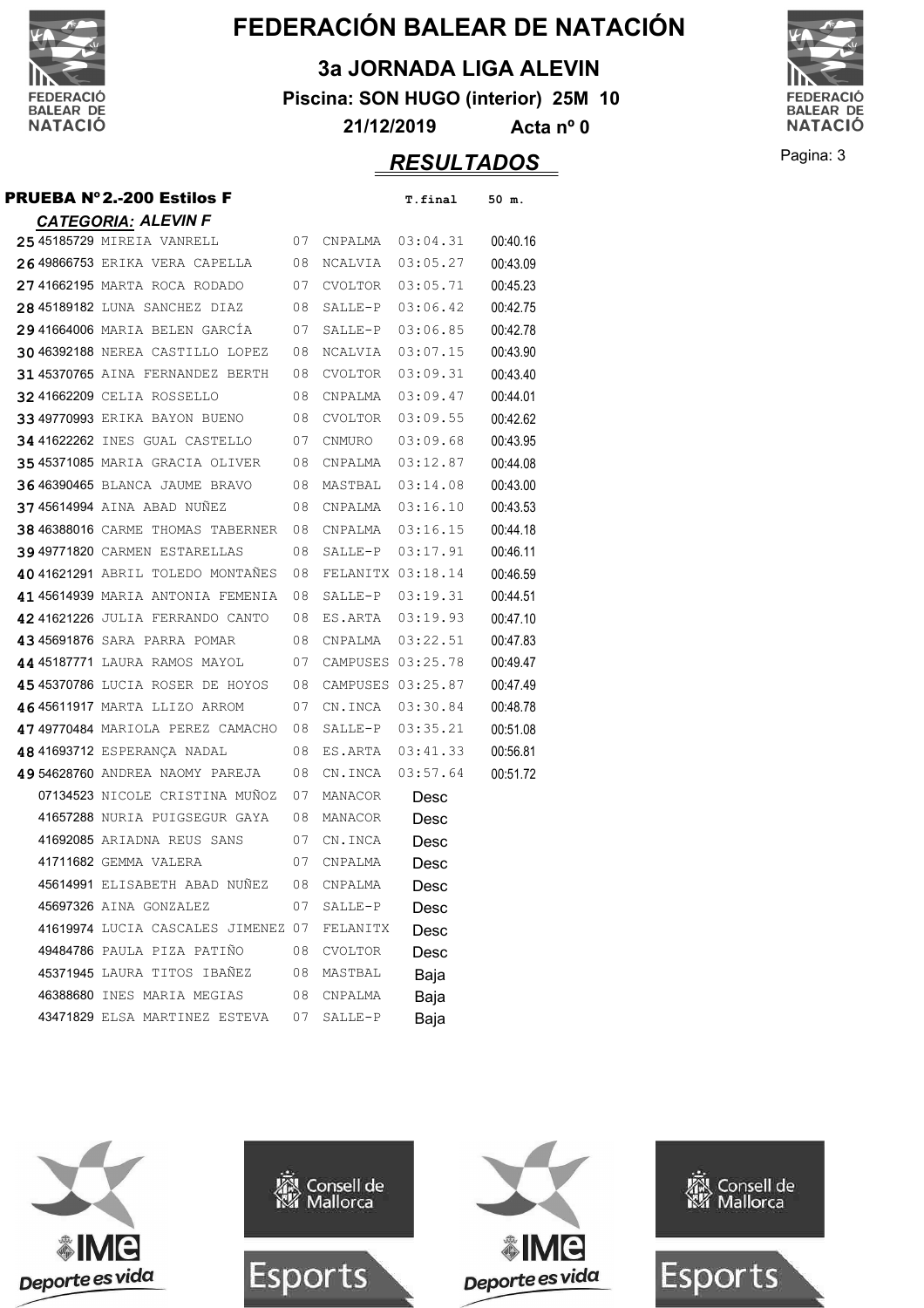

**3a JORNADA LIGA ALEVIN**

**Piscina: SON HUGO (interior) 25M 10**

**21/12/2019 Acta nº 0**



|                                                      |         | <b>RESULTADOS</b> |          |
|------------------------------------------------------|---------|-------------------|----------|
| <b>PRUEBA Nº2.-200 Estilos F</b>                     |         | T.final           | 50 m.    |
| <b>CATEGORIA: ALEVIN F</b>                           |         |                   |          |
| 45614889 MARIA REINA MORENO<br>07                    | SALLE-P | Baja              |          |
| <b>PRUEBA Nº3.-100 Libres M</b>                      |         | T.final           | $50$ m.  |
| <b>CATEGORIA: ALEVIN M</b>                           |         |                   |          |
| 143473869 JAVIER LOPEZ GUILLEN 06 CN.INCA            |         | 00:56.64          | 00:27.42 |
| 243232272 JORGE SABATER ESPINOSA 06 SALLE-P 00:57.71 |         |                   | 00:27.81 |
| 345691572 ANDREAS CARRASCAL<br>06 CNPALMA            |         | 01:00.06          | 00:28.93 |
| A AECO2720 INTERIOR CANDIMATION OF CUMBING 61.00 20  |         |                   | 00.0000  |

|  | I 434/3009 JAVIEK LUPPA GUILLEN       | U O | UN.INUA           | 00:50.64 | UU.ZT.42 |
|--|---------------------------------------|-----|-------------------|----------|----------|
|  | 243232272 JORGE SABATER ESPINOSA 06   |     | SALLE-P           | 00:57.71 | 00:27.81 |
|  | 345691572 ANDREAS CARRASCAL           | 06  | CNPALMA           | 01:00.06 | 00:28.93 |
|  | 445693738 JAUME PONS SANTAMARIA       | 06  | CNMURO            | 01:00.38 | 00:28.68 |
|  | 446392195 MIGUEL ANGEL SUÑER          | 06  | CNPALMA           | 01:00.38 | 00:28.89 |
|  | 641664005 JUAN GARCIA VIVES           | 06  | SALLE-P           | 01:00.59 | 00:29.09 |
|  | 702069170 KEVIN NICOLAS RADU          | 06  | CNPALMA           | 01:01.62 | 00:29.90 |
|  | 849927148 VICTOR POLO CAPO            | 06  | CAMPUSES 01:02.09 |          | 00:29.43 |
|  | 945693046 CIRO ASCANIO SAIZ           | 06  | NCALVIA           | 01:02.81 | 00:29.59 |
|  | 1041619398 DANIEL SERVERA GODOY       | 06  | ES.ARTA           | 01:03.17 | 00:29.96 |
|  | 1145696311 JAUME VALLESPIR TORAN      | 06  | CN.INCA           | 01:03.98 | 00:31.77 |
|  | 12 45188997 LLUC ZANIN BARCELO        | 07  | NCALVIA           | 01:04.56 | 00:31.84 |
|  | 13 49483562 ALEX JOAN ROMERO LLUCH 06 |     | CNPALMA           | 01:05.09 | 00:30.46 |
|  | 14 43476590 OLIVER TOLEDO PANIAGUA 07 |     | MASTBAL           | 01:06.49 | 00:32.27 |
|  | 15 43470583 PAU REY GARCIA            | 07  | NCALVIA           | 01:06.83 | 00:31.77 |
|  | 16 49922759 JAVIER HERNANDEZ          | 07  | MASTBAL           | 01:06.87 | 00:32.03 |
|  | 1745698049 XISCO QUINTANILLA          | 07  | CNPALMA           | 01:07.06 | 00:31.55 |
|  | 18 45187628 XAVIER PUIG BLANCO        | 07  | NCALVIA           | 01:07.66 | 00:32.34 |
|  | 1945192656 GERARD DOMENECH DE LA      | 07  | CAMPUSES 01:08.99 |          | 00:33.55 |
|  | 20 49779754 JAIME RAMIS MEDINA        | 06  | LLUCMA            | 01:09.13 | 00:32.90 |
|  | 21 41664334 MARC TOMAS MORCILLO       | 06  | CVOLTOR           | 01:09.53 | 00:33.64 |
|  | 2245192573 NICOLAS BLAS STÜDE         | 07  | CNPALMA           | 01:09.62 | 00:33.35 |
|  | 23 49608204 RUBEN OLIVARES TORRICO 06 |     | LLUCMA            | 01:10.68 | 00:33.80 |
|  | 24 45696624 YAGO MARTINEZ             | 06  | CVOLTOR           | 01:11.00 | 00:34.55 |
|  | 2543461584 PAU SOCIAS ROIG            | 06  | CVOLTOR           | 01:11.24 | 00:33.46 |
|  | 26 41663102 ALEXANDRU MEDREA          | 07  | CNPALMA           | 01:11.37 | 00:34.15 |
|  | 2745696312 POL VALLESPIR TORAN        | 07  | CN.INCA           | 01:11.80 | 00:33.95 |
|  | 28 49609494 JOAQUIN RODRIGUEZ         | 06  | NCALVIA           | 01:12.17 | 00:34.70 |
|  | 2945613692 JOAN BORDOY TASCON         | 07  | NCALVIA           | 01:12.21 | 00:34.82 |
|  | 30 41661947 TOMEU JULIA MAIMO         | 07  | FELANITX 01:12.90 |          | 00:35.32 |
|  | 31 43233208 HECTOR GAMEZ ALVAREZ      | 06  | NCALVIA           | 01:12.96 | 00:35.37 |
|  | <b>32 45696625 IKER MARTINEZ</b>      | 06  | CVOLTOR           | 01:13.03 | 00:35.47 |
|  | 3345372910 FRANCESC SOLIVELLAS        | 06  | CN.INCA           | 01:13.98 | 00:35.17 |

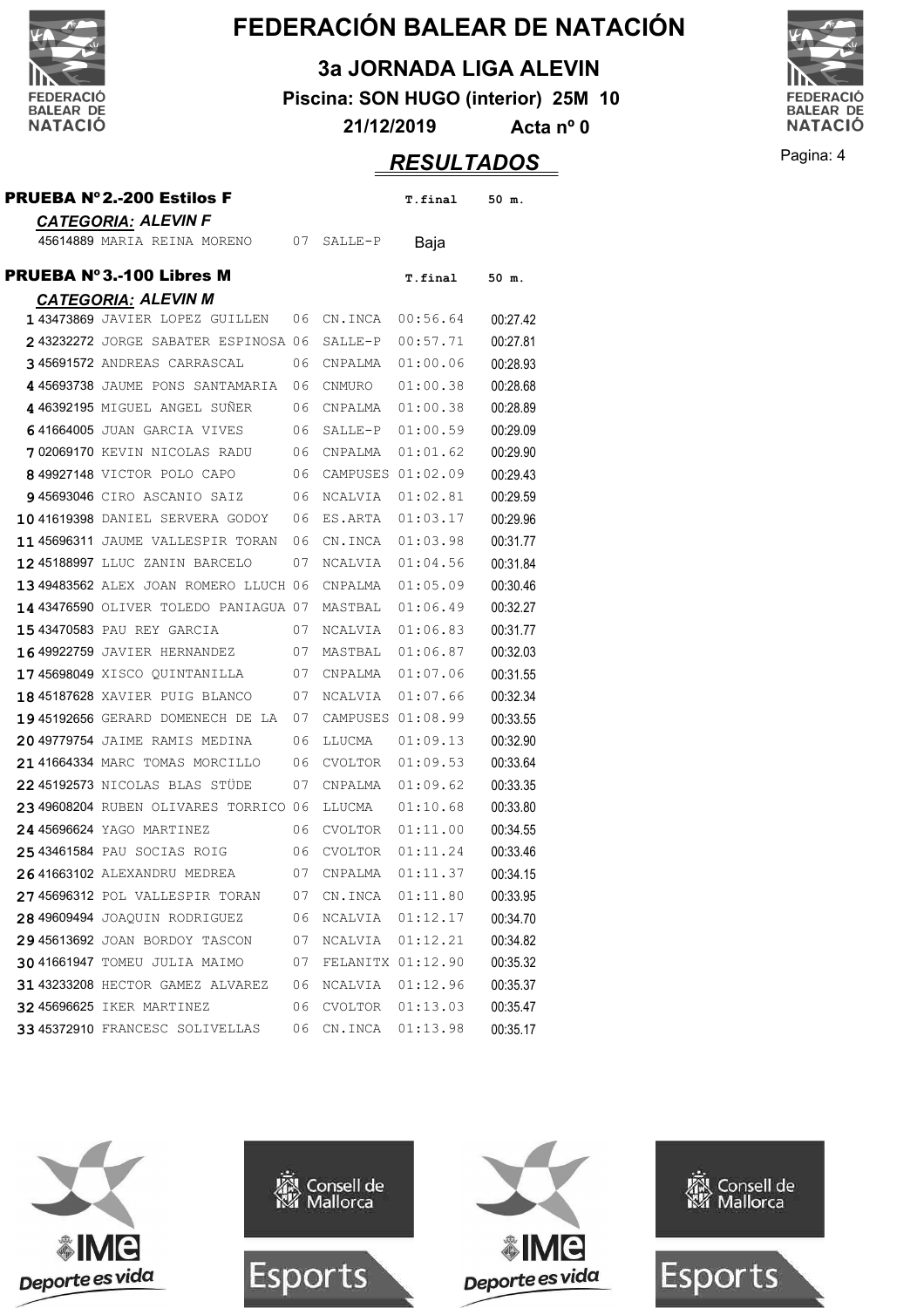

**3a JORNADA LIGA ALEVIN**

**Piscina: SON HUGO (interior) 25M 10**

**21/12/2019 Acta nº 0**



**RESULTADOS** Pagina: 5

|                      | <b>PRUEBA Nº3.-100 Libres M</b>              |    |                   | T.final           | 50 m.    |
|----------------------|----------------------------------------------|----|-------------------|-------------------|----------|
|                      | <b>CATEGORIA: ALEVIN M</b>                   |    |                   |                   |          |
|                      | 34 43476877 VICTOR CASTAÑER                  | 06 | CNPALMA           | 01:14.04          | 00:35.93 |
|                      | <b>3545192768 MARC CASTRO ARQUES</b>         | 07 | CAMPUSES 01:14.63 |                   | 00:34.76 |
|                      | 36 49609615 TOMAS COLOMINA SANCHEZ 07        |    | CNPALMA           | 01:14.66          | 00:35.41 |
|                      | 3746397948 ARNAU CARRILLO DOMINGO 07         |    | <b>DUET</b>       | 01:14.85          | 00:37.18 |
|                      | <b>38 45612184</b> IVAN FERNANDEZ ROZALEN 06 |    | CVOLTOR           | 01:16.50          | 00:36.94 |
|                      | 3945189060 JORDI PEREZ GARCIA                | 07 | CAMPUSES 01:18.78 |                   | 00:38.42 |
|                      | 40 46390814 ANTONI ALBERT TRIAY              | 07 | CNMURO            | 01:18.90          | 00:37.02 |
|                      | 41 41623479 ANDREU APARICIO                  | 06 | CN.INCA           | 01:19.54          | 00:38.38 |
|                      | 42 41621263 ADRIAN ACEDO PERPATH             | 07 | MANACOR           | 01:20.11          | 00:38.38 |
|                      | 4343478179 JOEL ENRIQUE FARIÑA               | 06 | CVOLTOR           | 01:20.88          | 00:37.18 |
|                      | 44 43480025 DAVID VILLEGAS                   | 07 | CVOLTOR           | 01:21.15          | 00:37.90 |
|                      | 4541659730 TOLO HORRACH BONNIN               | 07 | CN.INCA           | 01:21.20          | 00:38.58 |
|                      | 46 49923209 GABRIEL SUÑER MANZANO            | 07 | SALLE-P           | 01:21.59          | 00:39.14 |
|                      | 47 43474250 ADRIAN BAUZA                     | 07 | MASTBAL           | 01:25.15          | 00:39.81 |
|                      | 48 41622901 ROGER GUINOVART                  | 07 | ES.ARTA           | 01:27.06          | 00:41.13 |
|                      | 49 54875007 MIJAIL EUGENIO OCHOA             | 07 | NCALVIA           | 01:27.27          | 00:40.91 |
|                      | 50 54623911 MARC FERRER AGUILAR              | 07 | MASTBAL           | 01:32.93          | 00:44.18 |
|                      | 51 41707584 MIOUEL LLOMPART FOREJT 07        |    | CNMURO            | 01:36.34          | 00:44.89 |
| 52 21225013 ADAM DIB |                                              | 07 | CAMPUSES 01:38.82 |                   | 00:46.68 |
|                      | 5341658921 PAU BLANCO CASTILLO               | 07 | MANACOR           | 01:43.95          | 00:48.96 |
|                      | 45694164 DAVID PULIDO QUIROS                 | 06 | <b>DUET</b>       | Desc              |          |
|                      | 45610144 JOAN MIQUEL NIETO                   | 06 | CNPALMA           | N.p.              |          |
|                      | <b>PRUEBA Nº4.-100 Libres F</b>              |    |                   | T.final           | 50 m.    |
|                      | <b>CATEGORIA: ALEVIN F</b>                   |    |                   |                   |          |
|                      | 101579553 ESTELLA LLUM TONRATH               | 07 | CAMPUSES 01:00.85 |                   | 00:29.13 |
|                      | 243475079 SARAH HOLGADO BARAHONA 07          |    | CNPALMA           | 01:02.21          | 00:30.19 |
|                      | 343479539 PATRICIA TORVISO                   | 07 | CN.INCA           | 01:05.11          | 00:31.89 |
|                      | 443467319 MAR VELASCO ROCHON                 | 07 | CAMPUSES 01:05.23 |                   | 00:31.68 |
|                      | 549481148 EMMA FRAGA MORRONDO                | 07 | SALLE-P           | 01:06.31          | 00:31.86 |
|                      | 643473466 CLAUDIA GELABERT RUBIO 07          |    | CNPALMA           | 01:06.96          | 00:32.68 |
|                      | 749925383 MARTA SANDIN POLO                  | 07 | SALLE-P           | 01:07.02          | 00:32.03 |
|                      | 849481006 LUCIA MOYA JIMENEZ                 | 07 | NCALVIA 01:07.18  |                   | 00:32.25 |
|                      | <b>9 04346877 ELLA VERMEER</b>               | 08 | NCALVIA           | 01:08.96          | 00:32.68 |
|                      | 1041659557 MARGALIDA CERDA                   | 07 |                   | FELANITX 01:09.34 | 00:33.46 |
|                      | 11 41662594 ESTHER PENALVA                   | 07 | SALLE-P           | 01:09.55          | 00:33.50 |
|                      | 1143479700 AGNES MAYOL SERRA                 | 07 |                   | SALLE-P 01:09.55  | 00:32.42 |

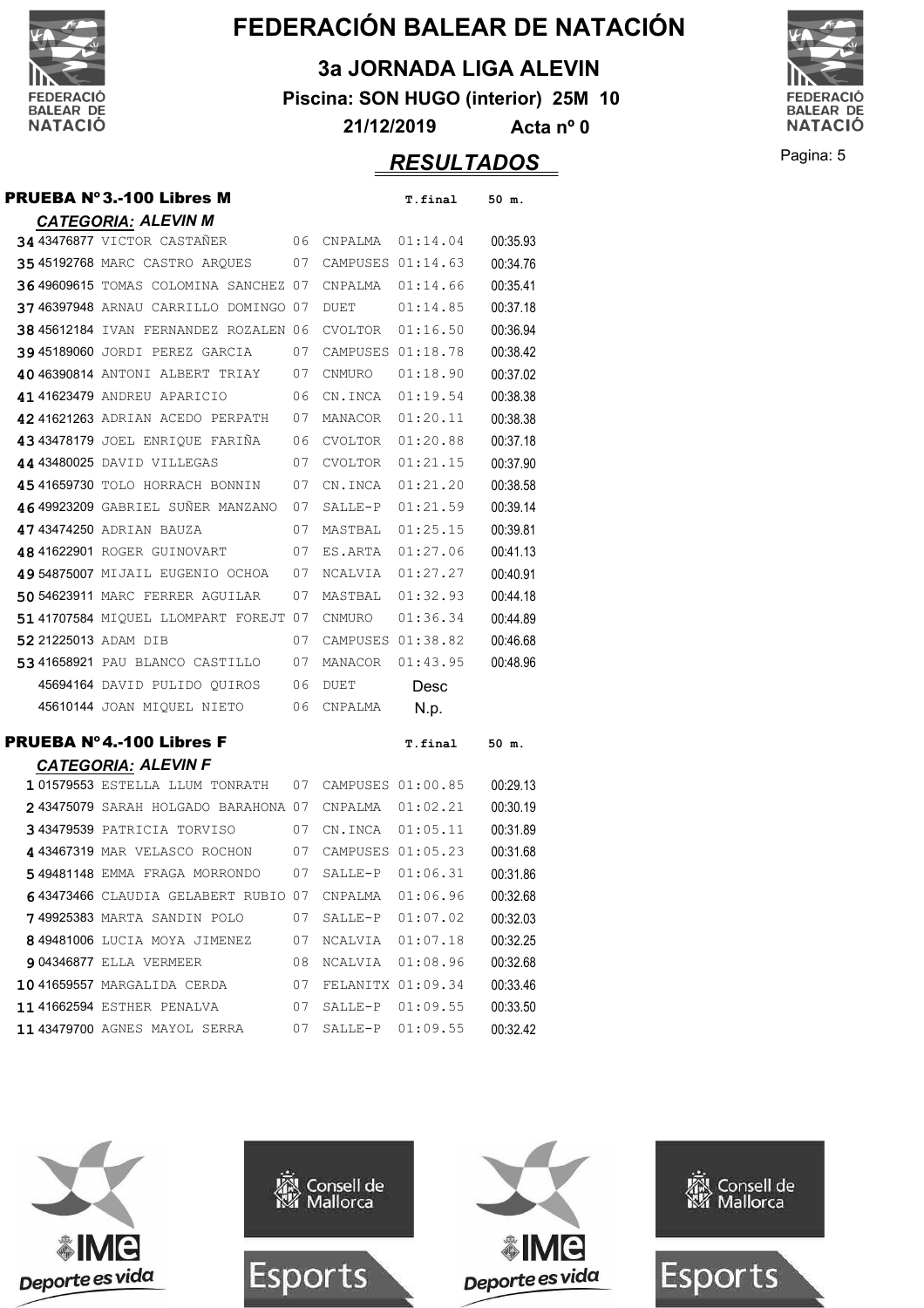

**3a JORNADA LIGA ALEVIN**

**Piscina: SON HUGO (interior) 25M 10**

**21/12/2019 Acta nº 0**

#### Pagina: 6 *RESULTADOS*

**FEDERACIÓ** BALEAR DE<br>NATACIÓ

| <b>CATEGORIA: ALEVIN F</b>            |    |                   |          |          |
|---------------------------------------|----|-------------------|----------|----------|
| 1308827327 ANNA GENOVA RADEVA         | 07 | CNPALMA           | 01:09.66 | 00:33.21 |
| 14 45193826 Mª VICTORIA CAÑADILLAS 08 |    | CNPALMA           | 01:10.11 | 00:33.35 |
| 15 43475140 LEIRE PARDAL              | 07 | CNPALMA           | 01:11.71 | 00:34.91 |
| 15 41709410 MARTA JULIA MARTORELL     | 07 | FELANITX 01:11.71 |          | 00:34.66 |
| 1743481556 AINA TOMAS TOMAS           | 08 | CAMPUSES 01:11.81 |          | 00:34.29 |
| 18 45697330 MARIA DE LLUCH            | 07 | SALLE-P           | 01:13.19 | 00:34.88 |
| 1945185139 LUCIA FUSTER BAENA         | 08 | CNPALMA           | 01:14.19 | 00:35.93 |
| 2045193097 JOANA MARIA SIERRA         | 08 | CAMPUSES 01:14.25 |          | 00:36.07 |
| 21 49919717 ERIKA HERREROS LOPEZ      | 07 | SALLE-P           | 01:14.66 | 00:36.56 |
| 2241692085 ARIADNA REUS SANS          | 07 | CN.INCA           | 01:15.37 | 00:36.51 |
| 2343476920 LUCIA DEL VALLE MARIN      | 07 | CAMPUSES 01:15.44 |          | 00:35.39 |
| 24 41618710 PAULA E. REHKUGLER        | 07 | FELANITX 01:15.62 |          | 00:37.34 |
| 2541621226 JULIA FERRANDO CANTO       | 08 | ES.ARTA           | 01:15.63 | 00:35.25 |
| 2645370765 AINA FERNANDEZ BERTH       | 08 | CVOLTOR           | 01:15.84 | 00:36.84 |
| 27 49866753 ERIKA VERA CAPELLA        | 08 | NCALVIA           | 01:15.95 | 00:36.84 |
| 28 45184949 CLAUDIA FRANCO            | 08 | CNPALMA           | 01:16.77 | 00:37.17 |
| 2945187558 LUCIA ZUBIRI OLIVERA       | 07 | SALLE-P           | 01:17.18 | 00:37.23 |
| 30 45185729 MIREIA VANRELL            | 07 | CNPALMA           | 01:17.61 | 00:39.64 |
| 3145614991 ELISABETH ABAD NUNEZ       | 08 | CNPALMA           | 01:17.65 | 00:37.43 |
| 32 45697326 AINA GONZALEZ             | 07 | SALLE-P           | 01:17.78 | 00:36.68 |
| 3346390465 BLANCA JAUME BRAVO         | 08 | MASTBAL           | 01:17.85 | 00:37.77 |
| 34 46394333 LUCIA VILAFRANCA MOYA     | 07 | NCALVIA           | 01:18.07 | 00:36.69 |
| 34 41622262 INES GUAL CASTELLO        | 07 | CNMURO            | 01:18.07 | 00:37.23 |
| <b>3649770993 ERIKA BAYON BUENO</b>   | 08 | <b>CVOLTOR</b>    | 01:18.57 | 00:37.71 |
| 3745189182 LUNA SANCHEZ DIAZ          | 08 | SALLE-P           | 01:18.68 | 00:38.09 |
| 38 07134523 NICOLE CRISTINA MUÑOZ     | 07 | MANACOR           | 01:18.96 | 00:39.62 |
| 3941662195 MARTA ROCA RODADO          | 07 | <b>CVOLTOR</b>    | 01:19.31 | 00:37.63 |
| 40 45371085 MARIA GRACIA OLIVER       | 08 | CNPALMA           | 01:19.51 | 00:37.84 |
| 40 41662209 CELIA ROSSELLO            | 08 | CNPALMA           | 01:19.51 | 00:39.53 |
| 40 45614994 AINA ABAD NUNEZ           | 08 | CNPALMA           | 01:19.51 | 00:38.33 |
| 43 46392188 NEREA CASTILLO LOPEZ      | 08 | NCALVIA           | 01:20.25 | 00:39.47 |
| 44 49771820 CARMEN ESTARELLAS         | 08 | SALLE-P           | 01:21.40 | 00:39.40 |
| 45 45614939 MARIA ANTONIA FEMENIA     | 08 | SALLE-P           | 01:21.93 | 00:39.39 |

4645370786 LUCIA ROSER DE HOYOS 08 CAMPUSES 01:22.04 00:38.66 47 41621291 ABRIL TOLEDO MONTAÑES 08 FELANITX 01:22.37 00:41.01 41664006 MARIA BELEN GARCÍA 07 SALLE-P 01:23.00 00:38.72

PRUEBA Nº4.-100 Libres F T.final 50 m.

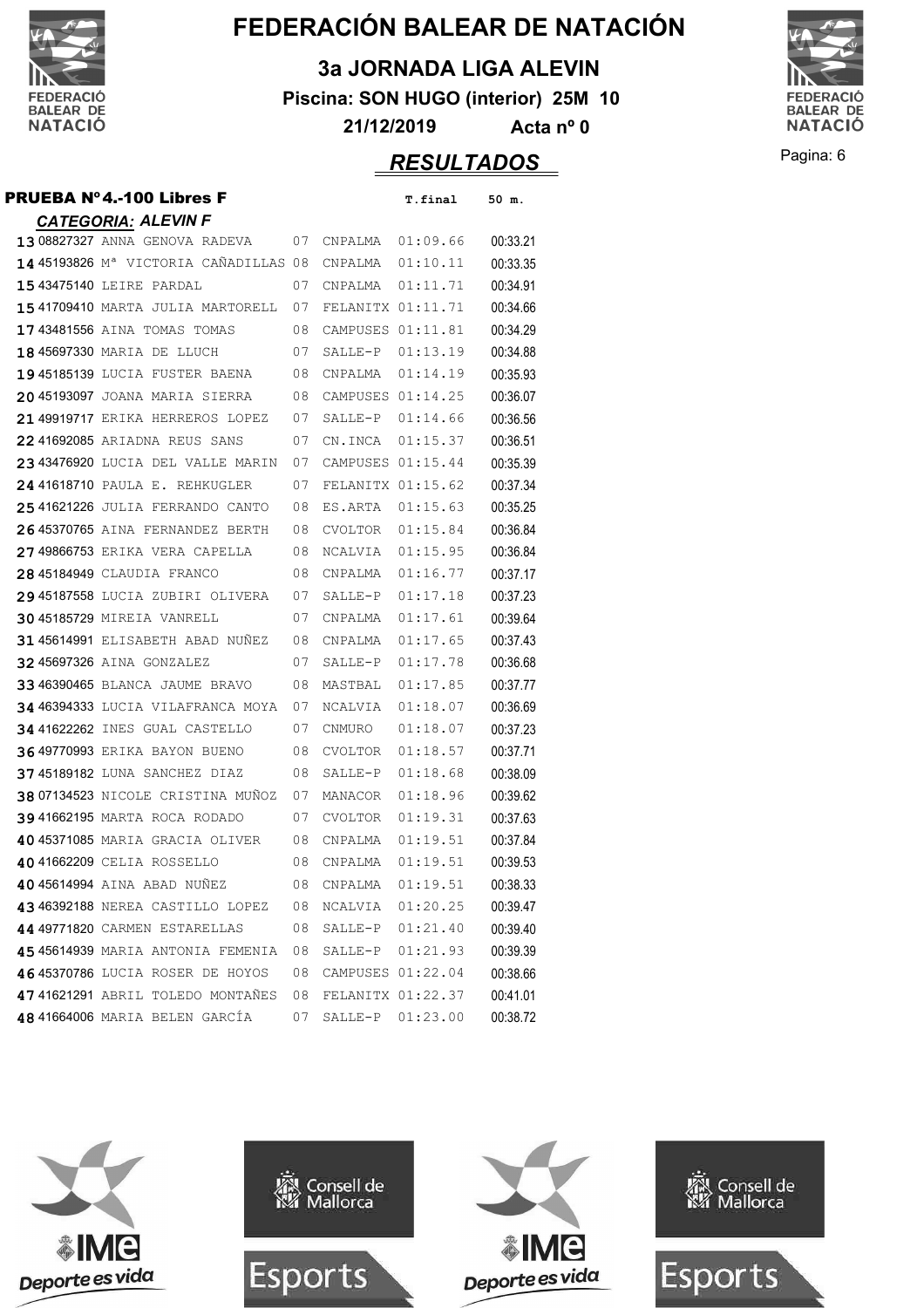

**3a JORNADA LIGA ALEVIN**

**Piscina: SON HUGO (interior) 25M 10**

**21/12/2019 Acta nº 0**

### Pagina: 7 *RESULTADOS*



|                                                    |    |                     | REJULIADUJ        |            |          |                              |          |
|----------------------------------------------------|----|---------------------|-------------------|------------|----------|------------------------------|----------|
| <b>PRUEBA N°4.-100 Libres F</b>                    |    |                     | T.final           | 50 m.      |          |                              |          |
| <b>CATEGORIA: ALEVIN F</b>                         |    |                     |                   |            |          |                              |          |
| 49 45187771 LAURA RAMOS MAYOL 07 CAMPUSES 01:24.57 |    |                     |                   | 00:41.76   |          |                              |          |
| 50 46388016 CARME THOMAS TABERNER 08               |    |                     | CNPALMA  01:25.04 | 00:40.53   |          |                              |          |
| 5149770484 MARIOLA PEREZ CAMACHO                   | 08 | SALLE-P 01:25.76    |                   | 00:41.50   |          |                              |          |
| 5245691876 SARA PARRA POMAR                        |    | 08 CNPALMA          | 01:26.87          | 00:40.32   |          |                              |          |
| 53 45611917 MARTA LLIZO ARROM                      |    | 07 CN.INCA 01:27.31 |                   | 00:41.01   |          |                              |          |
| 54 41711682 GEMMA VALERA                           |    | 07 CNPALMA          | 01:28.59          | 00:41.08   |          |                              |          |
| 5541693712 ESPERANÇA NADAL                         |    | 08 ES.ARTA          | 01:30.14          | 00:43.72   |          |                              |          |
| 5601801518 LUCIE DUPRE                             |    | 08 DUET             | 01:30.17          | 00:42.35   |          |                              |          |
| 57 49605392 ANDREA HERNANDEZ                       |    | 07 NCALVIA          | 01:30.50          | 00:40.37   |          |                              |          |
| 58 54628760 ANDREA NAOMY PAREJA                    |    | 08 CN.INCA 01:31.06 |                   | 00:42.71   |          |                              |          |
| 59 45191600 SARAH DIAZ MOELLER                     | 08 | DUET                | 01:32.43          | 00:44.12   |          |                              |          |
| 6041657288 NURIA PUIGSEGUR GAYA                    | 08 | MANACOR             | 01:38.86          | 00:46.02   |          |                              |          |
| 45184092 VALERY LISBETH FUENTES 08                 |    | DUET                | N.p.              |            |          |                              |          |
| 41622239 MARINA DIAZ PERELLO                       | 07 | FELANITX            | N.p.              |            |          |                              |          |
| 49484786 PAULA PIZA PATIÑO                         | 08 | CVOLTOR             | N.p.              |            |          |                              |          |
| 45371945 LAURA TITOS IBAÑEZ                        | 08 | MASTBAL             | Baja              |            |          |                              |          |
| 46388680 INES MARIA MEGIAS                         | 08 | CNPALMA             | Baja              |            |          |                              |          |
| 43471829 ELSA MARTINEZ ESTEVA                      | 07 | SALLE-P             | Baja              |            |          |                              |          |
| 45614889 MARIA REINA MORENO                        | 07 | SALLE-P             | Baja              |            |          |                              |          |
| 46390096 MARINA IGUAL SALOM                        |    | 08 CAMPUSES         | Baja              |            |          |                              |          |
|                                                    |    |                     |                   |            |          |                              |          |
| <b>PRUEBA Nº 5.-4x200 Libres M</b>                 |    |                     | T.final           | 50 m.      | $100$ m. | $200$ m.                     | 400 m.   |
| <b>CATEGORIA: ALEVIN</b>                           |    |                     |                   |            |          |                              |          |
| 1 00056<br>CNPALMA ALEVIN                          | 0  | CNPALMA             | 09:25.49          | 00:29.97   | 01:04.58 | 02:17.00                     | 04:37.46 |
| 45691572 ANDREAS CARRASCAL                         |    | 2006                | 02:17.00          |            |          |                              |          |
| 46392195 MIGUEL ANGEL SUÑER                        |    | 2006                | 04:37.46          | (02:20.46) |          |                              |          |
| 49483562 ALEX JOAN ROMERO LLUCH                    |    | 2006                | 07:10.68          | (02:33.22) |          |                              |          |
| 02069170 KEVIN NICOLAS RADU                        |    | 2006                | 09:25.49          | (02:14.81) |          |                              |          |
| 2 00883<br>NCALVIA ALEVIN                          | 0  | NCALVIA             | 09:48.32          | 00:32.53   | 01:09.56 | 02:24.94                     | 04:48.92 |
| 43470583 PAU REY GARCIA                            |    | 2007                | 02:24.94          |            |          |                              |          |
| 45188997 LLUC ZANIN BARCELO                        |    | 2007                | 04:48.92          | (02:23.98) |          |                              |          |
| 45693046 CIRO ASCANIO SAIZ                         |    | 2006                | 07:16.85          | (02:27.93) |          |                              |          |
| 45187628 XAVIER PUIG BLANCO                        |    | 2007                | 09:48.32          | (02:31.47) |          |                              |          |
| 3 01243<br>CN.INCA ALEVIN                          | 0  | CN.INCA             | 09:50.83          |            |          | 00:29.87  01:02.43  02:05.84 | 04:39.14 |
| 43473869 JAVIER LOPEZ GUILLEN                      |    | 2006                | 02:05.84          |            |          |                              |          |
| 45696312 POL VALLESPIR TORAN                       |    | 2007                | 04:39.14          | (02:33.30) |          |                              |          |
|                                                    |    |                     | 07:01.33          | (02:22.19) |          |                              |          |
| 45372910 FRANCESC SOLIVELLAS                       |    | 2006                | 09:50.83          | (02:49.50) |          |                              |          |







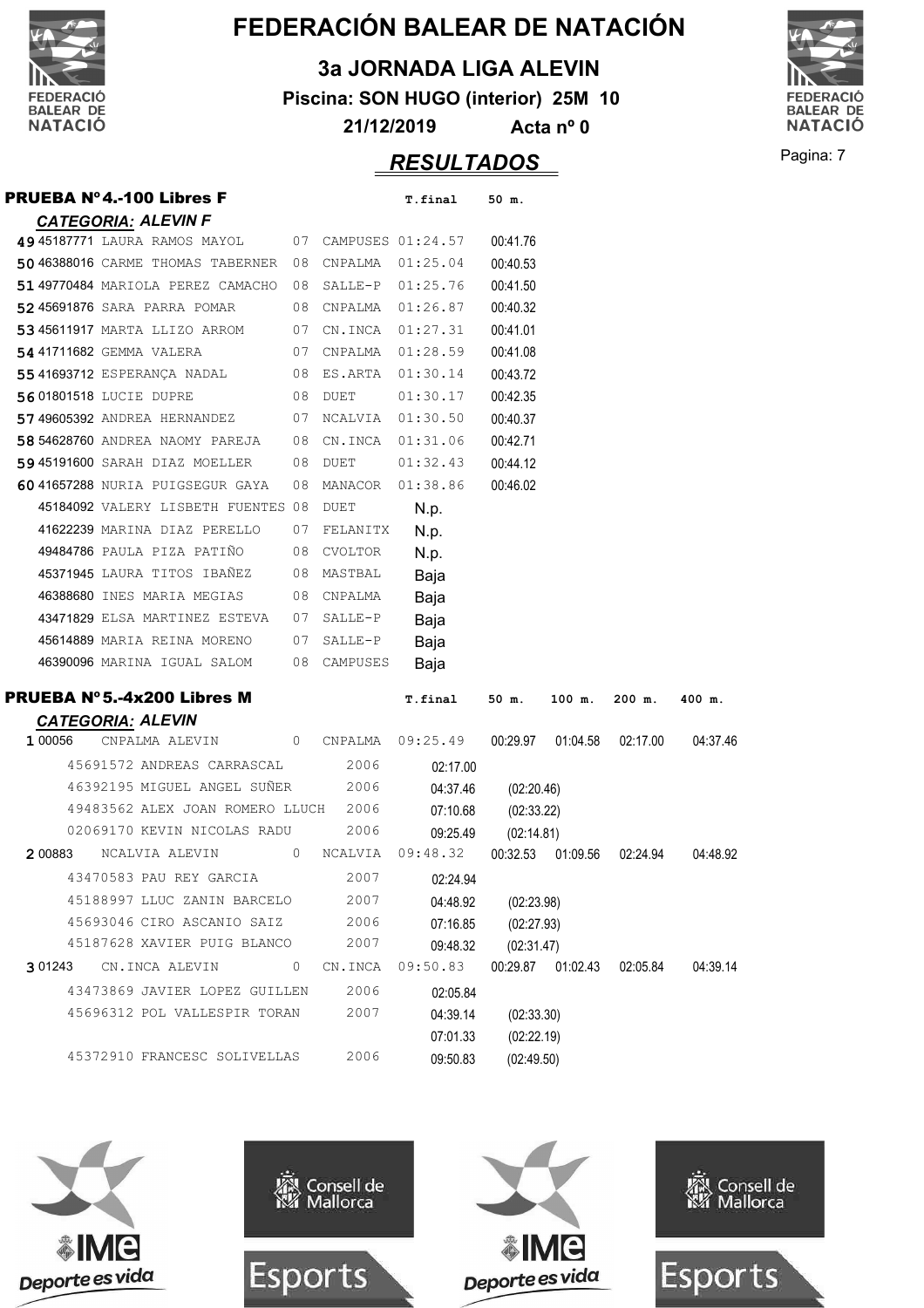

**3a JORNADA LIGA ALEVIN**

**Piscina: SON HUGO (interior) 25M 10**

**21/12/2019 Acta nº 0**



### Pagina: 8 *RESULTADOS*

| PRUEBA Nº 5.-4x200 Libres M                                                                                  | <b>T.final</b>       | 50 m.               | 100 m.            | $200$ m.                     | 400 m.   |
|--------------------------------------------------------------------------------------------------------------|----------------------|---------------------|-------------------|------------------------------|----------|
| <b>CATEGORIA: ALEVIN</b>                                                                                     |                      |                     |                   |                              |          |
| SALLE-P ALEVIN <a> 0 SALLE-P 09:57.15 00:29.16 01:01.30 02:04.93<br/>FC 00848</a>                            |                      |                     |                   |                              | 04:14.82 |
| 43232272 JORGE SABATER ESPINOSA 2006                                                                         | 02:04.93             |                     |                   |                              |          |
| 41664005 JUAN GARCIA VIVES 2006                                                                              | 04:14.82             | (02:09.89)          |                   |                              |          |
| 49923209 GABRIEL SUÑER MANZANO 2007                                                                          | 07:08.21             | (02:53.39)          |                   |                              |          |
| MARIA BELEN GARCIA                                                                                           | 09:57.15             | (02:48.94)          |                   |                              |          |
| 401268 CAMPUSES ALEVIN                                                                                       |                      |                     |                   |                              |          |
| 49927148 VICTOR POLO CAPO 2006                                                                               | 02:13.35             |                     |                   |                              |          |
| 45192656 GERARD DOMENECH DE LA 2007                                                                          |                      | 04:46.09 (02:32.74) |                   |                              |          |
| 2007<br>45189060 JORDI PEREZ GARCIA                                                                          |                      | 07:41.12 (02:55.03) |                   |                              |          |
| 45192768 MARC CASTRO ARQUES 2007                                                                             |                      | 10:16.48 (02:35.36) |                   |                              |          |
| 500877 CVOLTOR ALEVIN 0 CVOLTOR 10:49.03 00:35.99 01:16.13 02:38.06                                          |                      |                     |                   |                              | 05:15.96 |
| 45696624 YAGO MARTINEZ 2006                                                                                  | 02:38.06             |                     |                   |                              |          |
| 2006<br>43461584 PAU SOCIAS ROIG                                                                             |                      | 05:15.96 (02:37.90) |                   |                              |          |
| 45612184 IVAN FERNANDEZ ROZALEN 2006                                                                         |                      | 08:04.20 (02:48.24) |                   |                              |          |
| 41664334 MARC TOMAS MORCILLO 2006                                                                            |                      | 10:49.03 (02:44.83) |                   |                              |          |
| 600761 MASTBAL ALEVIN <a> 07 MASTBAL 11:09.17 00:32.90 01:10.42 02:25.30</a>                                 |                      |                     |                   |                              | 05:30.12 |
| 43476590 OLIVER TOLEDO PANIAGUA 2007                                                                         | 02:25.30             |                     |                   |                              |          |
| 43474250 ADRIAN BAUZA<br>2007                                                                                |                      | 05:30.12 (03:04.82) |                   |                              |          |
| 49922759 JAVIER HERNANDEZ 2007                                                                               |                      | 07:55.98 (02:25.86) |                   |                              |          |
| 54623911 MARC FERRER AGUILAR 2007                                                                            |                      | 11:09.17 (03:13.19) |                   |                              |          |
| <b>PRUEBA Nº 6.-4x200 Libres F</b>                                                                           |                      |                     |                   |                              |          |
|                                                                                                              | T.final 50 m. 100 m. |                     |                   | $200$ m. $400$ m.            |          |
| <b>CATEGORIA: ALEVIN</b><br>CNPALMA ALEVIN 0 CNPALMA 09:36.13 00:34.87 01:13.55 02:29.38 04:53.42<br>1 00056 |                      |                     |                   |                              |          |
| 45193826 M <sup>a</sup> VICTORIA CAÑADILLAS 4347                                                             | 02:29.38             |                     |                   |                              |          |
| 43473466 CLAUDIA GELABERT RUBIO 0882                                                                         | 04:53.42             | (02:24.04)          |                   |                              |          |
| 08827327 ANNA GENOVA RADEVA                                                                                  | 2007                 | 07:22.88 (02:29.46) |                   |                              |          |
| 43475079 SARAH HOLGADO BARAHONA 2007                                                                         | 09:36.13             | (02:13.25)          |                   |                              |          |
| $200848$ SALLE-P ALEVIN <a> 0 SALLE-P 09:45.43</a>                                                           |                      |                     |                   | 00:33.06  01:10.54  02:25.35 | 04:56.74 |
| 49481148 EMMA FRAGA MORRONDO 2007 02:25.35                                                                   |                      |                     |                   |                              |          |
| 41662594 ESTHER PENALVA                                                                                      | 2007<br>04:56.74     | (02:31.39)          |                   |                              |          |
| 49925383 MARTA SANDIN POLO                                                                                   | 2007<br>07:20.93     | (02:24.19)          |                   |                              |          |
| 43479700 AGNES MAYOL SERRA                                                                                   | 2007<br>09:45.43     | (02:24.50)          |                   |                              |          |
| $\circ$<br>3 01268<br>CAMPUSES ALEVIN                                                                        | CAMPUSES 09:51.49    |                     | 00:33.26 01:09.89 | 02:23.07                     | 04:37.58 |
| 43467319 MAR VELASCO ROCHON                                                                                  | 2007<br>02:23.07     |                     |                   |                              |          |
| 01579553 ESTELLA LLUM TONRATH                                                                                | 2007<br>04:37.58     | (02:14.51)          |                   |                              |          |
| 45193097 JOANA MARIA SIERRA                                                                                  | 2008<br>07:14.09     | (02:36.51)          |                   |                              |          |
| 43481556 AINA TOMAS TOMAS                                                                                    | 2008<br>09:51.49     | (02:37.40)          |                   |                              |          |